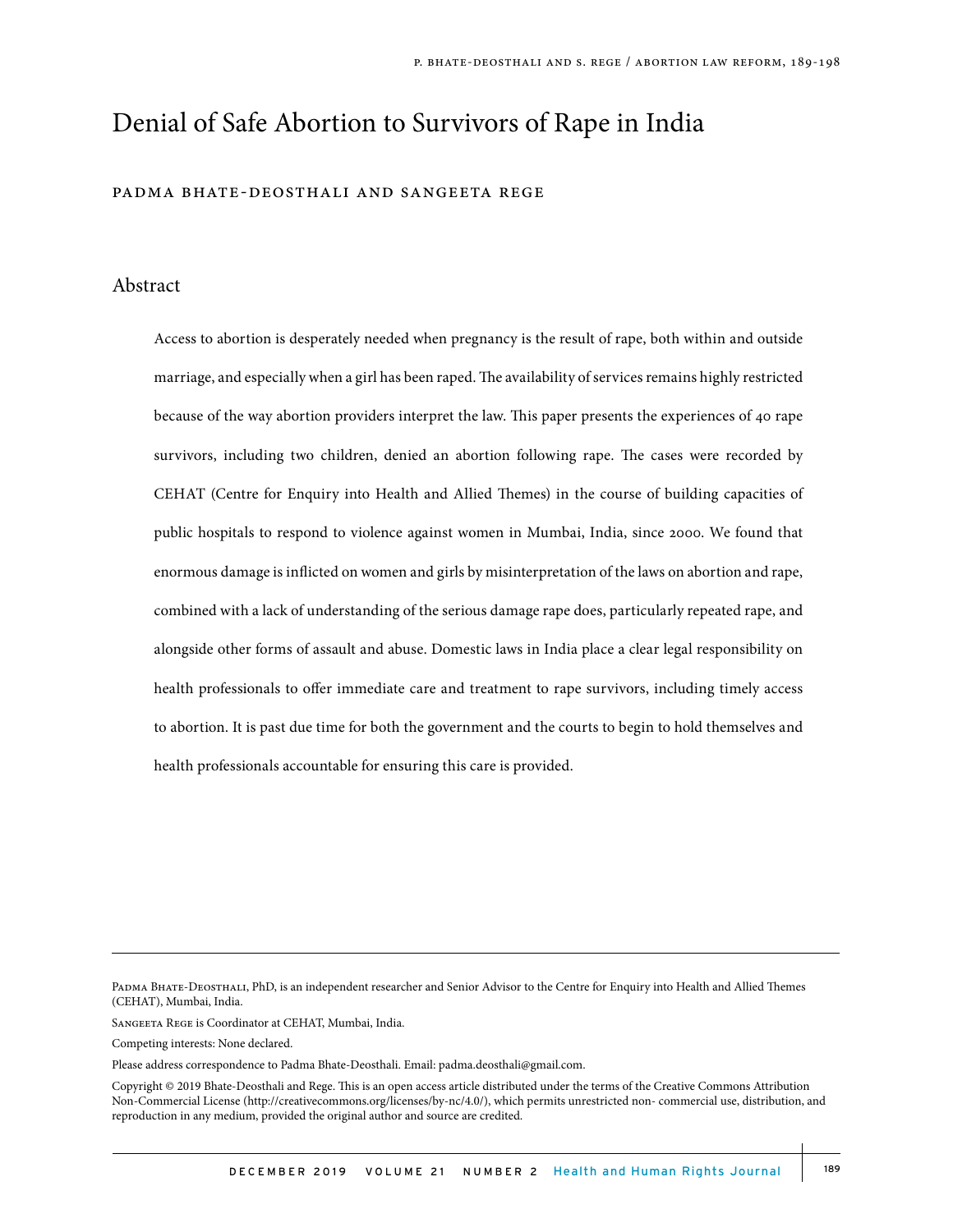### Introduction

India has passed several laws that recognize the right to health care for survivors of domestic and sexual violence. These include the Protection of Women from Domestic Violence Act (PWDVA) 2005, the Protection of Children from Sexual Offences Act (POCSO) 2012, and relevant clauses on sexual violence in the Criminal Law Amendment Act 2013.<sup>1</sup> As a response to overwhelming evidence showing that India's health systems mistreat rape survivors, the latter two laws mandate that public and private hospitals provide immediate treatment for survivors of sexual violence. They also mandate punishment for failure to do so.<sup>2</sup>

The POCSO 2012 requires that all registered medical practitioners render emergency medical care to attend to the needs of children who have been raped, including access to abortion. That the immediate treatment for survivors of rape must include emergency contraception and abortion services has also been clearly mentioned in policy guidelines issued by the Ministry of Health and Family Welfare in Guidelines and Protocols for medico-legal care for survivors/victims of sexual violence.3 In reality, however, rape survivors who become pregnant, both girls and women, face procedural gaps and a range of barriers in accessing abortion services.

This paper presents the experiences of 74 people (72 women and 2 children) who had been raped and who sought an abortion. Fifty-five of the women sought an abortion before 20 weeks of pregnancy, and 19 women and the two children did so after 20 weeks. None of those who sought an abortion after 20 weeks of pregnancy was able to have an abortion, not even the two children, even though they followed the procedure for seeking permission from a high court to do so. Of those who sought an abortion before 20 weeks, which should have been granted without delay or question, only 36 of the 55 were able to have an abortion.

The paper concludes by suggesting ways of ensuring easier access to abortion for rape survivors.

# Barriers preventing rape survivors from accessing abortions

CEHAT (Centre for Enquiry into Health and Allied Themes) is a Mumbai-based research institute that has been working on health and human rights since 1994. As part of our program on violence and health, we have worked closely with hospitals in Mumbai since 2000 to improve their responses to violence against women and help them build their capacity to provide psychosocial support to survivors and their families. This entails ongoing training of health providers, counselors, and direct intervention services for women who have experienced violence. This work puts us in close contact with other parts of the public health system, including abortion service providers, and gives us the opportunity to understand the barriers women face when they seek abortions after rape.

Experiences described in this paper come from three sources of data gathered by CEHAT during the course of our work:

- A study conducted by CEHAT in two antenatal departments of public hospitals where we asked all the women about their experience of domestic violence and offered counseling services.4 Of the 142 women who disclosed abuse in their marriages and consented to the counseling intervention, 31 reported that their current pregnancy was the result of rape by their husbands. All 31 sought abortions. Of these, 24 women were less than 20 weeks' gestation but only five of them were able to have an abortion. Of the rest, the 19 women who were less than 20 weeks and the seven who beyond 20 weeks were all forced to continue their pregnancies.
- The service records of crisis intervention services provided by CEHAT to survivors of sexual violence at three public hospitals from April 2008 to March 2015.<sup>5</sup> Of the 728 women who received these services, 43 reported becoming pregnant as a consequence of rape. Of them, 31 were within 20 weeks of gestation and received abortions, while 12 who had sought abortions after 20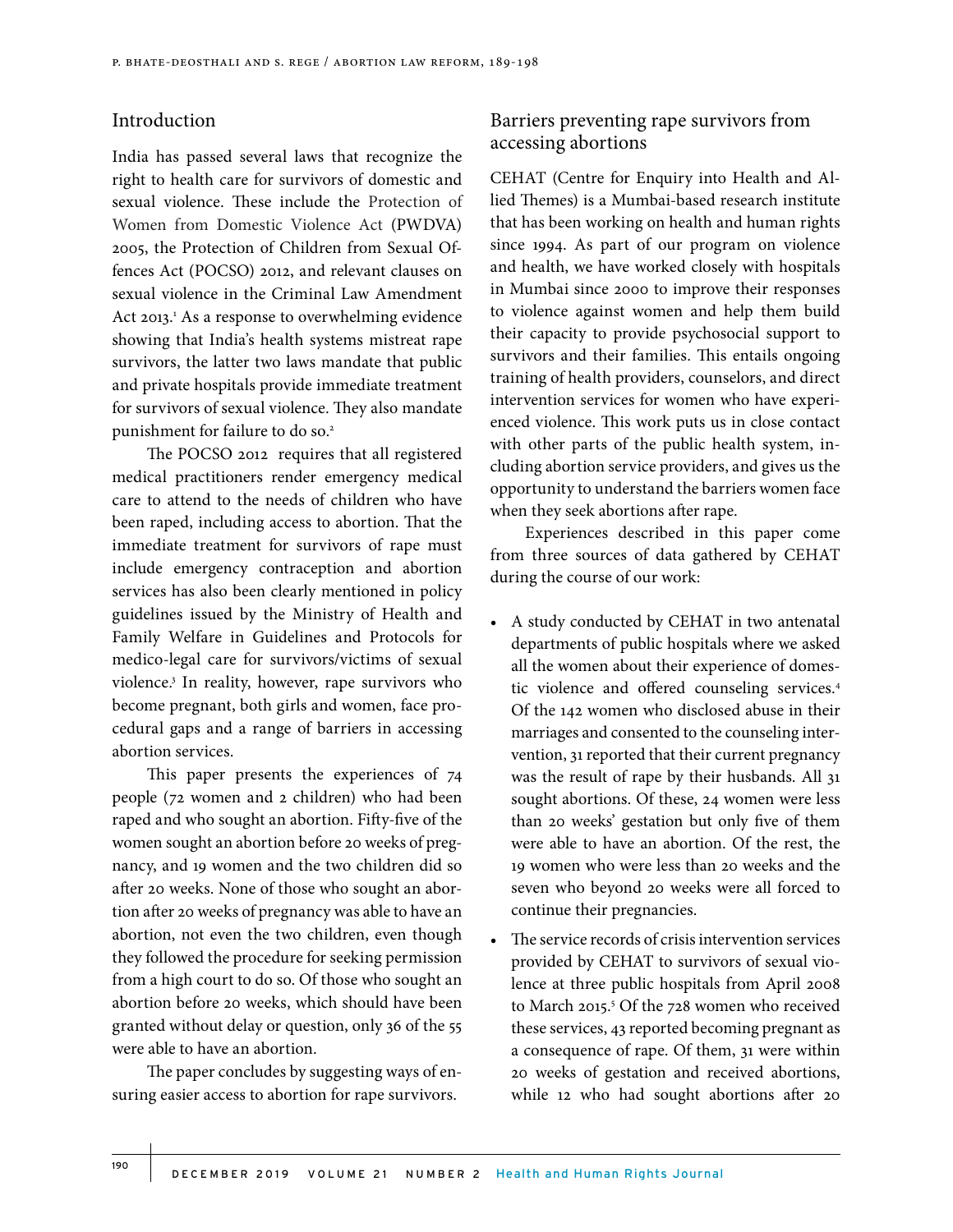weeks of pregnancy were refused.

• Legal interventions initiated by CEHAT in two cases of child rape where pregnancies were discovered only after 20 weeks of gestation. An appeal was made to the High Court and the Supreme Court for permission to terminate the pregnancies.<sup>6</sup>

The women in the public hospitals who had disclosed rape by their husbands reported that health care providers imposed the following barriers, which in many cases led to the denial of abortion services in the hospital.

# *1. Abortion refused because it was their first pregnancy*

These women were told that abortion may cause secondary infertility, and that it may be a threat to their lives. Even though CEHAT provided factual details that contradicted their claims of such risks, the health care providers insisted on what they said and reiterated that abortion was a risk they would not allow.

#### *2. Misinformation about medical abortion pills*

Women who reported in an early stage of pregnancy and requested medical abortion pills were turned away. Providers said the pills may cause life-threatening bleeding, and that excessive bleeding would necessitate a surgical intervention anyway. In fact the mifepristone-misoprostol combi-pack is approved by Drug Controller General of India for use up to 63 days of gestation.7

# *3. Abortion offered only if woman agreed to contraception or sterilization*

Women with two or more children were told that abortion would be provided only if they consented to sterilization to prevent future pregnancies or accepted a Copper-T IUD after the abortion. The abortion law does not mention such conditions, though contraception is provided if the woman herself wishes it. These conditions are a form of medical abuse, however, with a long history in

India. They arise from the country's population control policies, which were and often still are enforced with little regard to human rights.<sup>8</sup>

#### *4. Insistence on spousal consent*

Spousal consent for abortion is the greatest barrier for women seeking abortion services. Despite the fact that the law clearly states that the providers need only have the consent of the adult (married) woman, several providers insisted on the husband's consent or authorization. It is only in the case of a minor (less than 18 years of age) that parental or guardian consent must be obtained. This is a critical issue for survivors of marital rape because the husband may well want to exercise control over whether the woman can have an abortion.<sup>9</sup> Several of the women in the antenatal clinic reported having disclosed spousal abuse to their doctors, who continued to insist on the husband's consent, ignoring the woman's difficult situation. This is rooted in patriarchal notions about a husband's role as decision maker, as well as a defensive practice by doctors, who claim that a husband may challenge them for proceeding with a termination without his permission. Two women in the antenatal clinic reported the following experiences.

*N., age 25, was eight weeks pregnant. Her husband had been physically and emotionally abusing her throughout their four-year marriage. She did not want to continue with the pregnancy, but the doctor insisted on her husband's signature, even after she disclosed the abuse. Having got the husband's permission, the doctor went on to ask her to get a no-objection certificate from the police, that is, permission from the police to allow the abortion.*

#### The doctor's demand was totally baseless.

*M. had filed for divorce after having endured her husband's violence for over 15 years. She was living separately from him and had her child with her. The husband would barge into her house and rape her. When she discovered that she was pregnant, she sought an abortion. The doctor insisted that she either get her husband to consent or produce a divorce decree. She was able to have an abortion only after reporting the matter to the higher*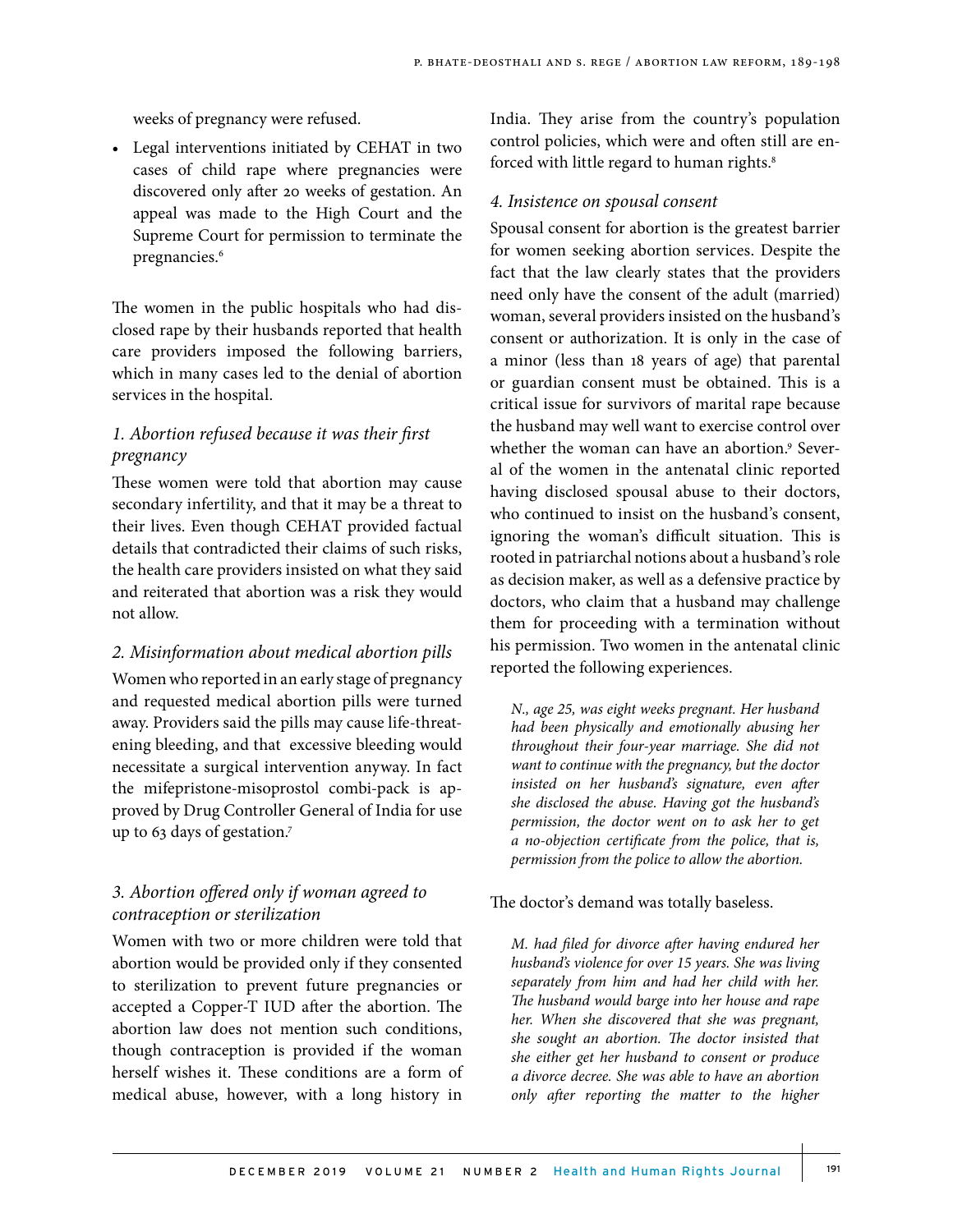*authorities at the hospital.* 

# *5. Insistence on D&C for abortion, requiring an overnight hospital stay*

Many Indian abortion providers continue to use dilation and curettage (D&C) as the method of abortion no matter the length of pregnancy. This method is no longer recommended by the World Health Organization or the Indian Ministry of Health and Family Welfare guidelines because it requires general anesthesia and an overnight stay, and far safer and less invasive methods are available.10 Indian doctors continue to recommend it and also insist on using it; D&C may be the only method they know, and they consider it to be the most reliable and safe method. This is more than just an issue of abortion method; it has an important bearing on women's access to abortion. Any method that requires a hospital admission makes it difficult for women to conceal that they are having an abortion; extended family may come to know about it, thereby threatening loss of privacy and confidentiality. These are both critical for women accessing abortion care, especially if they do not want an abusive husband to know they are having an abortion.

The following two case histories are among the worst that the CEHAT team has encountered in its interaction with women in one of the public hospitals.

**Insistence on delaying abortion to do a D&C despite negative social consequences for the woman.**  A young woman survivor of spousal violence who was 11 to 12 weeks pregnant asked for an abortion at the earliest possible time. She had come to the hospital after she had missed her periods for two months and discovered that she was pregnant. As she was experiencing severe physical and sexual abuse from her partner, she did not want to proceed with the pregnancy. No one in the family knew about the pregnancy and she therefore wanted to end it as soon as possible. She managed to get her mother to come to the hospital with her, as a relative was required to give consent for a surgical procedure. However, the doctor told her to come back four

weeks later for the abortion. The woman went to the counselor at the hospital-based crisis center and told her this. She was afraid that in four weeks her baby bump would be visible, and everyone would know she was pregnant. The counselor intervened and was told by the doctor that the "surgical procedure" was easier and safer after 16 weeks (this is often said about D&C), that she was only trained to do abortions after 16 weeks, and that the fetus was very small prior to 16 weeks so it was harder to carry out the procedure.

The counselor intervened by speaking not only to the treating doctor but to other more senior doctors. The woman was only able to have an early abortion when the senior doctors overruled the treating doctor.

**Delaying an abortion on medical grounds and jeopardizing the woman's health and life.** A 31-year-old woman in an increasingly abusive marriage sought help from the hospital-based crisis center in filing a case for maintenance and divorce. She also wanted to file a police report so that her husband could be arrested immediately. However, the police did not record the complaint, but called her husband into the police station, where they threatened him and sent both of them home. A month later, the woman came back to the crisis center following a visit to the hospital gynecology department for an abortion. She told the counselor that she did not want the child at all, but the doctor told her she did not have "enough blood" (she was anemic), so an abortion could not be done. The doctor advised her to take iron tablets for a week and then come back for the abortion. She went back 10 days later, but the doctor still refused to do the abortion because she was still too anemic. At that point she was between six and eight weeks pregnant. The counselor spoke to the doctor about the urgency of the abortion. The doctor told the counselor that if after she had taken iron tablets once more, the hemoglobin levels still did not increase, they would give her a local anesthetic, and do the abortion with no further delay. She came back after two weeks and told the counselor that her community had found out that she was pregnant, as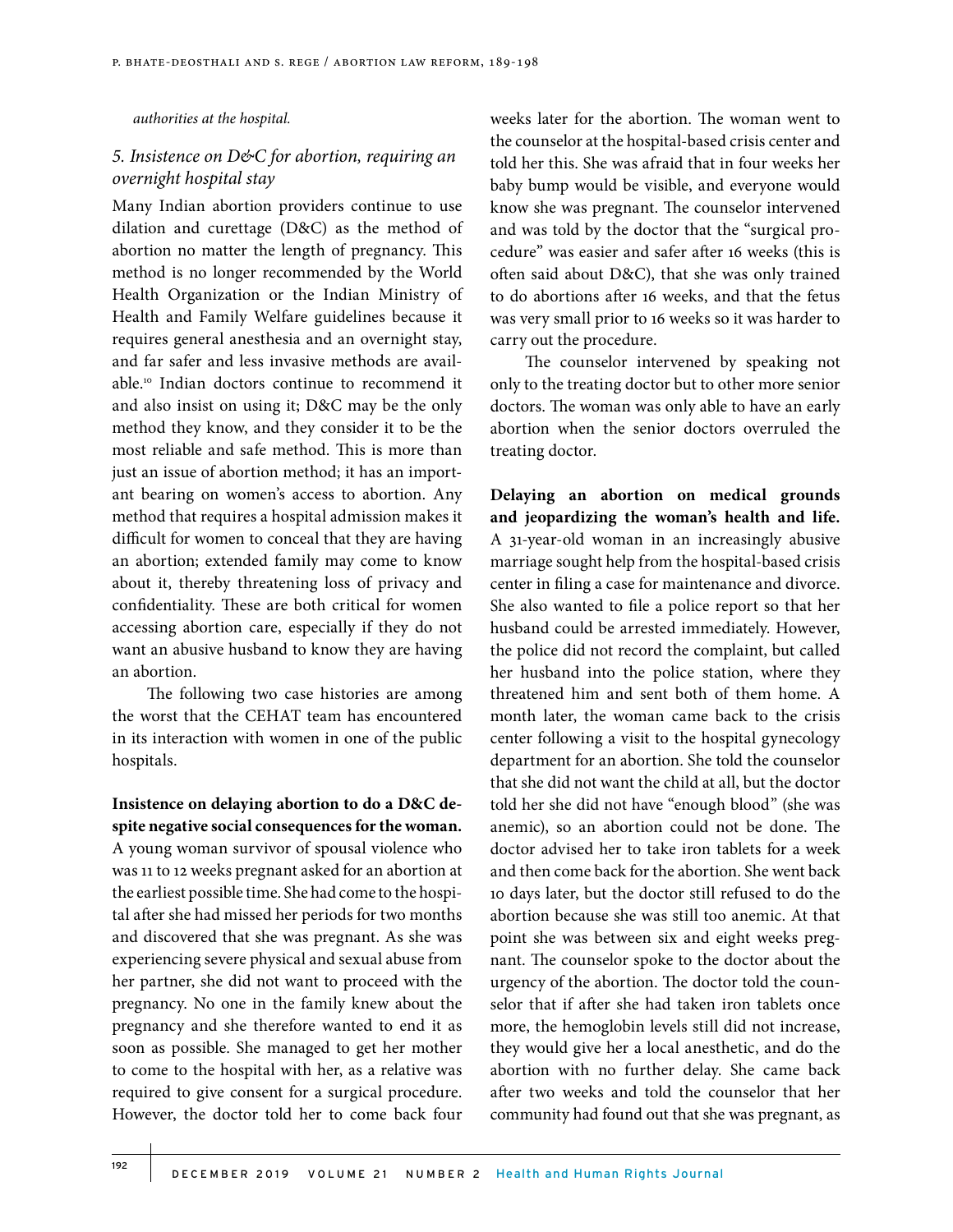she was by then visibly pregnant. The hospital was willing to carry out the abortion at this stage, but her family and neighbors were pressuring her to continue the pregnancy. She was completely distraught and felt forced to continue the pregnancy. She had a premature labor in her eighth month, resulting in a stillbirth. She had become very weak; her situation had worsened in the last three months and she could not go to work due to pregnancy and exhaustion. She continues to live with her abusive husband. Thus, a woman who had made up her mind to leave an abusive husband, despite all the pressures, felt forced to stay in the relationship and continue an unwanted pregnancy, while the delay in receiving an abortion had severe consequences for her health and life. The treating doctors in her case were simply unable to understand her social reality and why they needed to provide an abortion urgently.

Doctors may not provide abortions because the criminal law does not require abortion to be provided in cases of marital rape. Our findings show that many women who experience marital rape, both those living with their partners and those who are separated or divorced (who may still be raped by their partners), may be refused access to safe and legal abortion in spite of the law.

Yet there is global evidence of a strong positive association between women seeking an abortion, and violence and physical abuse (defined as slapping or beating) by husbands in the year previous to the abortion. Evidence reported from India in this multi-country study also indicated that women in violent relationships were more likely to have an abortion, as well as to experience violence after (and possibly because of) the abortion.<sup>11</sup>

Qualitative studies among women in several states of India found similar associations.<sup>12</sup> For example, in Tamil Nadu, qualitative interviews with 66 women and 44 of their husbands living in rural hamlets showed that non-consensual sex and sexual violence were strongly associated with the women having had an abortion and with their inability to use contraception effectively or to get their husbands' cooperation to abstain from sex as a way to space or prevent pregnancies. Both the women and the men in this study reported that it

was the right of the husband to demand sex, regardless of what the wife wanted. Several respondents noted that especially if the husband was drunk, he might demand sex and refuse to use contraception. Women who objected to having sex or who wanted to use contraception were sometimes accused of sexual infidelity and were often beaten.<sup>13</sup>

Given this evidence, doctors need to recognize marital rape as a compelling reason for providing abortion services. Yet the law as it stands today only treats rape as a condition for which an abortion should be provided unconditionally if the rapist is not the woman's husband or former husband. Marital rape continues to be an exception under the criminal law, even though it has been recognized as a form of violence under the civil law since 2005 in the Protection of Women from Domestic Violence Act.

# Barriers to abortion

## *Refusal of abortion in the public sector*

The various barriers that women experience in seeking an abortion in the public health sector often push them to the private sector, if they can afford it, or to resort to unsafe abortions, which continue to be common in India. Data show that the majority of Indian women who have had an abortion report doing so at a private facility.<sup>14</sup> The only other option is to continue with an unwanted pregnancy. This makes them more vulnerable and unsafe if they are in an already abusive home situation.

#### *Seeking abortion beyond the 20-week time limit*

Seven women disclosed marital rape when we interviewed them at the time of their first antenatal registration at the public hospital, which was at 20 weeks of pregnancy. They did not attend the health facility earlier because their husbands were controlling their movement and forbid them to access the health service. None of the seven women wished to continue their pregnancy, but all of them were denied an abortion because the pregnancy was beyond the legal 20-week limit.

We additionally received 31 rape survivors at the crisis intervention centers located in three public hospitals. These women were raped by ac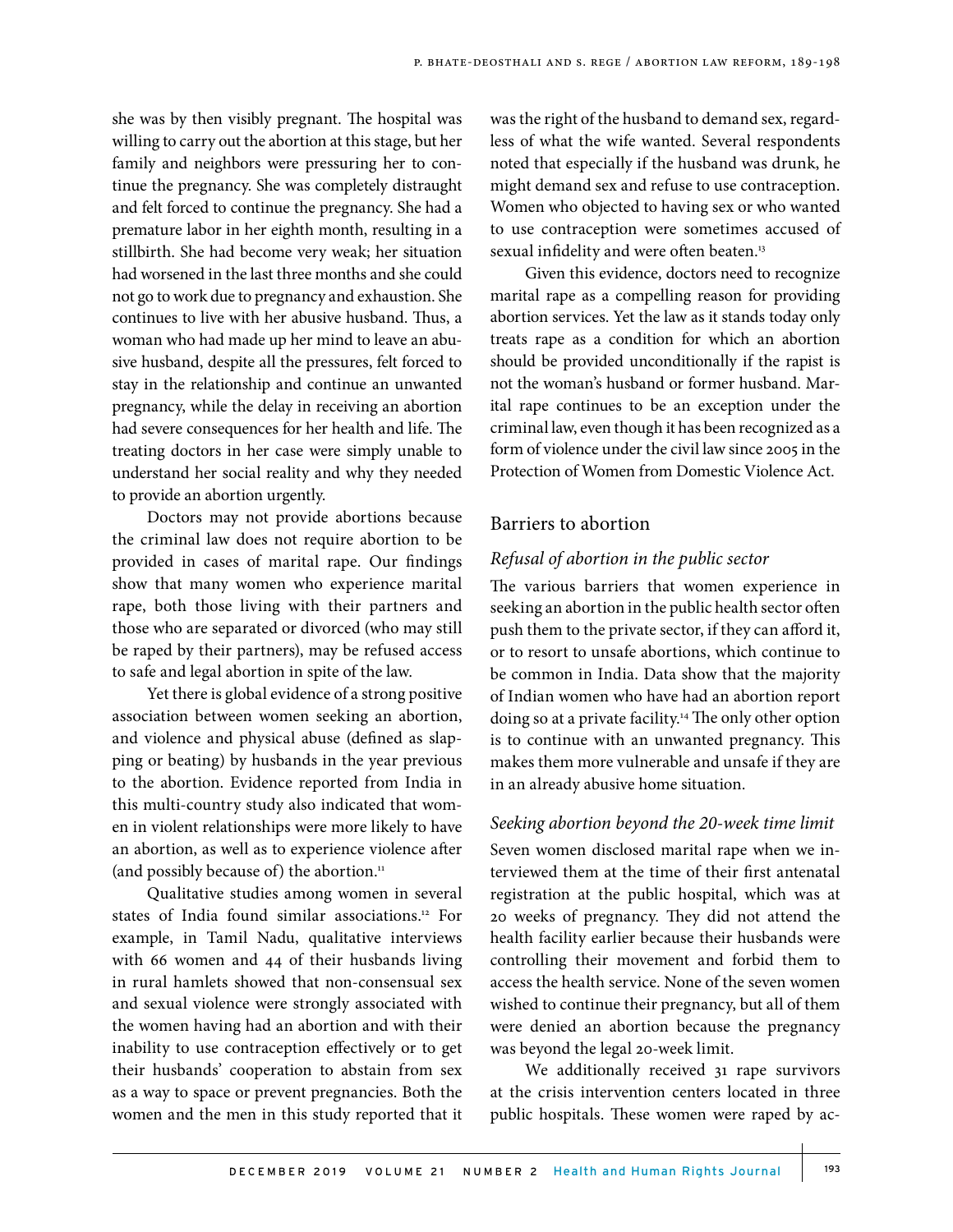quaintances. Twelve of them were able to disclose rape only after the pregnancy had advanced to a stage when it was visible. Most of the perpetrators had threatened to harm their families and repeat the abuse if they told anyone about the attacks. All 12 women said their pregnancy was an outcome of the rape and pleaded for a termination. They too were denied abortion due to advanced gestational age, without any concern shown by the health professionals about the social consequences of continuing the pregnancy. When the CEHAT team engaged with the health care providers, they suggested the women could give the babies up for adoption once they were born, with no apparent awareness of the multiple impacts on the lives of women facing this situation.

# Child survivors of sexual violence seeking abortion

Two cases of child rape survivors, one age 10 and the other age 13, received a lot of public attention in India recently.<sup>15</sup> In each case, the pregnancy was well beyond the 20-week legal limit when the child sought access to an abortion. The CEHAT team proactively intervened in both these cases at the level of the providers as well as in the courts. In the case of the 10-year-old, expert opinion from gynecologists, as well as a statement signed by three US gynecologists with expertise in third-trimester abortion—published by the International Campaign for Women's Right to Safe Abortion—were submitted to the Supreme Court. The opinions and statements underscored the need to terminate the pregnancy in the best interests of the child and to emphasize that a third-trimester abortion was not less safe than the alternatives.<sup>16</sup>

In the case of the 13-year-old, CEHAT's first intervention was an appeal to the provider to terminate the pregnancy under Section 5 of the MTP Act, which allows abortion when the life of the woman or girl is at risk. To authorize this, two medical opinions were required, but the provider referred the matter to the court. The 13-year-old child was initially taken to a private practitioner, as her parents were concerned that their daughter

had gained so much weight. An ultrasound indicated that the child was 28 weeks pregnant. Due to the advanced gestational age, the medical provider sought the intervention of the Supreme Court as to whether to carry out a termination. The Supreme Court directed the state to set up a medical board and provide its opinion on a termination of pregnancy. The pregnancy was at 32 weeks when the Supreme Court ruled in favor of carrying out a procedure to terminate the pregnancy, citing grave mental trauma as the justification. But within a day or two of this verdict the child was already in labor and ended up delivering a live fetus.

The 10-year-old had been raped by her uncle. When her family realized she was pregnant, they immediately sought medical assistance so she could have a safe abortion. The hospital dated the pregnancy at 26 weeks. She and her family were referred to the district court to seek permission to undergo a termination. The district court directed the medical institute to set up a medical board to examine the child and provide an opinion on whether or not she could undergo an induced abortion. The opinion of the board was not made public except to confirm that the pregnancy was 26 weeks. The district court rejected the plea for abortion. The matter was taken to the Supreme Court of India, which requested a new medical board to provide a second assessment and an opinion. Re-examination of the child dated the pregnancy at 32 weeks. The board opined that carrying out a termination at that stage could be life threatening. The Supreme Court denied a termination of pregnancy. The child went on to deliver in a medical institution.

# Obstacles in ensuring access to abortion for child survivors of rape

There are several reasons why pregnancies are already at an advanced stage when they are discovered; these became clear during our interactions with the girls and their families. To begin with, a child is very unlikely to realize that she is pregnant or that being raped could lead to a pregnancy. Hence, by the time one or more family members realize that something is not right, or that the child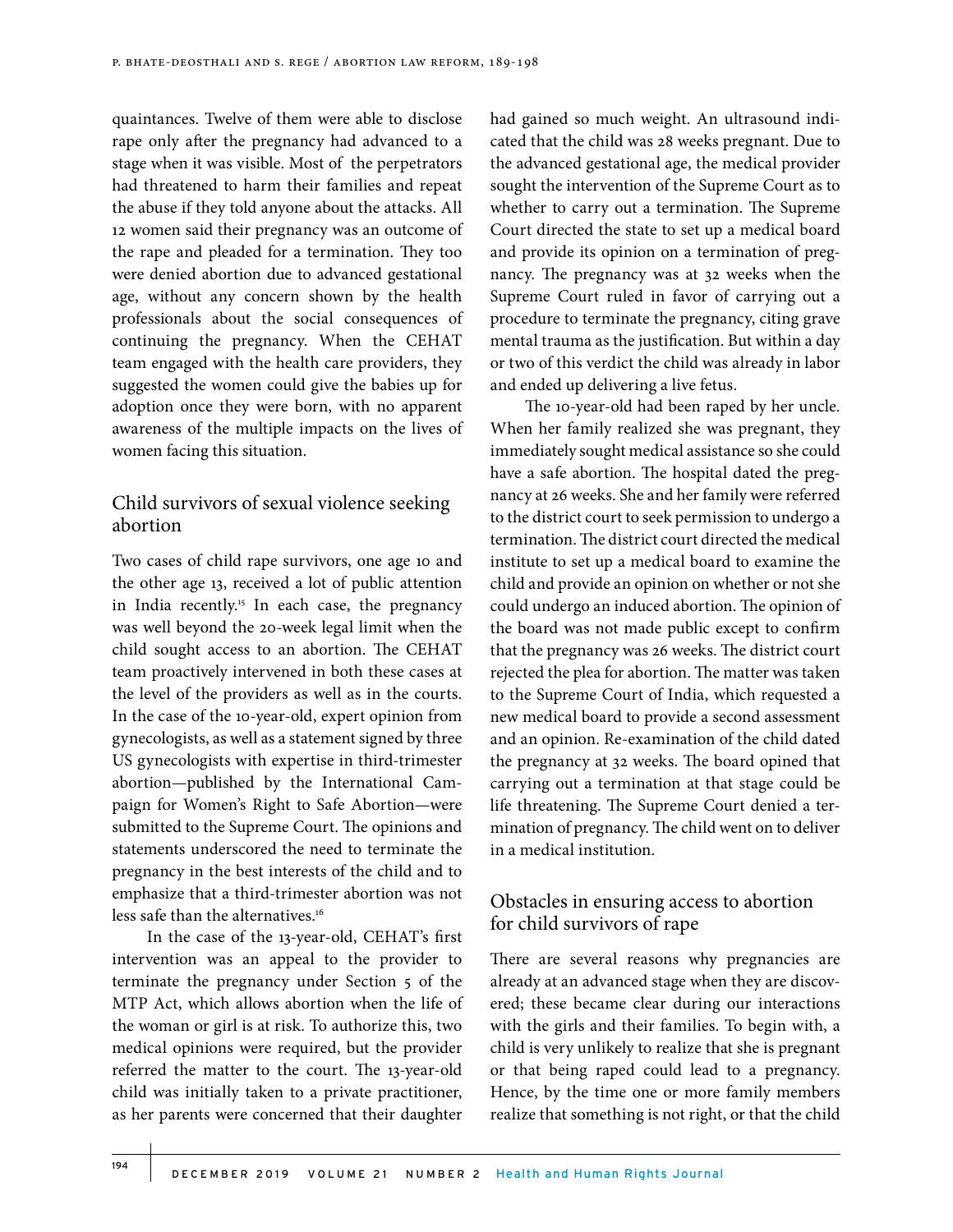is pregnant, there has already been a delay of several months; that is, until the pregnancy is visible. Slightly older children, who may recognize that they are pregnant, may fear that their family members will not believe them. This too may contribute to delay in going to a health facility. Other factors, such as fear from a threat by the abuser to her life or to her loved ones can also keep the child from disclosing the violence and its outcome. Thus, in many cases, a pregnancy is detected only when the child complains of nausea or abdominal pain, or when it is visible.

# Role of the courts vis-à-vis authorizing abortions after 20 weeks

As is evident from the two narratives and similar reports that are appearing regularly in the media, the courts are being inundated with pleas from women and girls seeking their authorization for abortions after 20 weeks of pregnancy. But the courts find themselves in a difficult situation.17 This is because determining whether or not an abortion after 20 weeks should be allowed for a child or a woman is a matter of medical rather than legal judgment and hence not within their purview. Therefore, the courts have invariably ordered a medical board to be established to make the medical judgment. It is important to clarify here that the MTP Act makes no mention of the need or requirement of a medical board. This has been initiated by the courts and has now become the standard. These boards are expected to evaluate the physical and mental health condition of the pregnant child or woman, advise whether or not to provide a termination of pregnancy, and submit a written report to the court. Taking cognizance of several such cases that had reached the Supreme Court, the court directed the Ministry of Health and Family Welfare to instruct all the states in India to establish a permanent medical board in all tertiary medical institutes.<sup>18</sup> However, the medical boards in many cases appear to restrict their role to the interpretation of the MTP Act, instead of lending their expertise to assessing the extent of the physical and psychological trauma caused by the act of rape that led to the pregnancy.19

Moreover, the members of any one medical board may or may not have expertise on or experience of abortion after 20 weeks of pregnancy, let alone at 28 or 32 weeks.

Hence, the opinions provided by medical boards in a number of cases in the past were well within the scope of the treating doctor's expertise, yet they took an average of four weeks to be assembled, examine the patient, and debate and return an opinion. Moreover, none of the medical boards' opinions that we have studied has raised concerns about the denial of abortion by the treating doctors despite the existence of Section 5 of the MTP Act. In fact, they did not even raise concerns about the mental trauma and anguish that survivors endure due to the delay in receiving a decision, let alone an abortion itself.

In an effort to garner support for access to safe abortion in these child pregnancies, medical opinions were sought from senior US-based gynecologists with expertise in carrying out third-trimester abortions.<sup>20</sup> In their letter of support, these doctors provided a comprehensive body of evidence suggesting how to safely perform a third-trimester abortion in a young child. Their letter outlines several safe procedures including use of a feticidal injection of digoxin or potassium chloride, followed by one or two days of gradual osmotic cervical dilation, and then induction of labor with misoprostol and/or oxytocin as the safest and most common way of carrying out the intervention. The letter also draws attention to the risks of continuing a pregnancy to term in children under the age of 18, citing a range of reasons, such as an under-developed uterus, narrow pelvic bones, cervix, and birth canal, and the increased risk of serious obstructed labor in a vaginal delivery, which could lead to maternal death. This evidence was made available to the medical board and was also placed on the record at the Supreme Court.

Yet, in the case of the 10-year-old, the medical board did not substantiate its claim that the continuation of pregnancy was safer for this child, who also suffers from a congenital heart condition and whose pelvic bones were under-developed compared to those of an adult woman. Despite being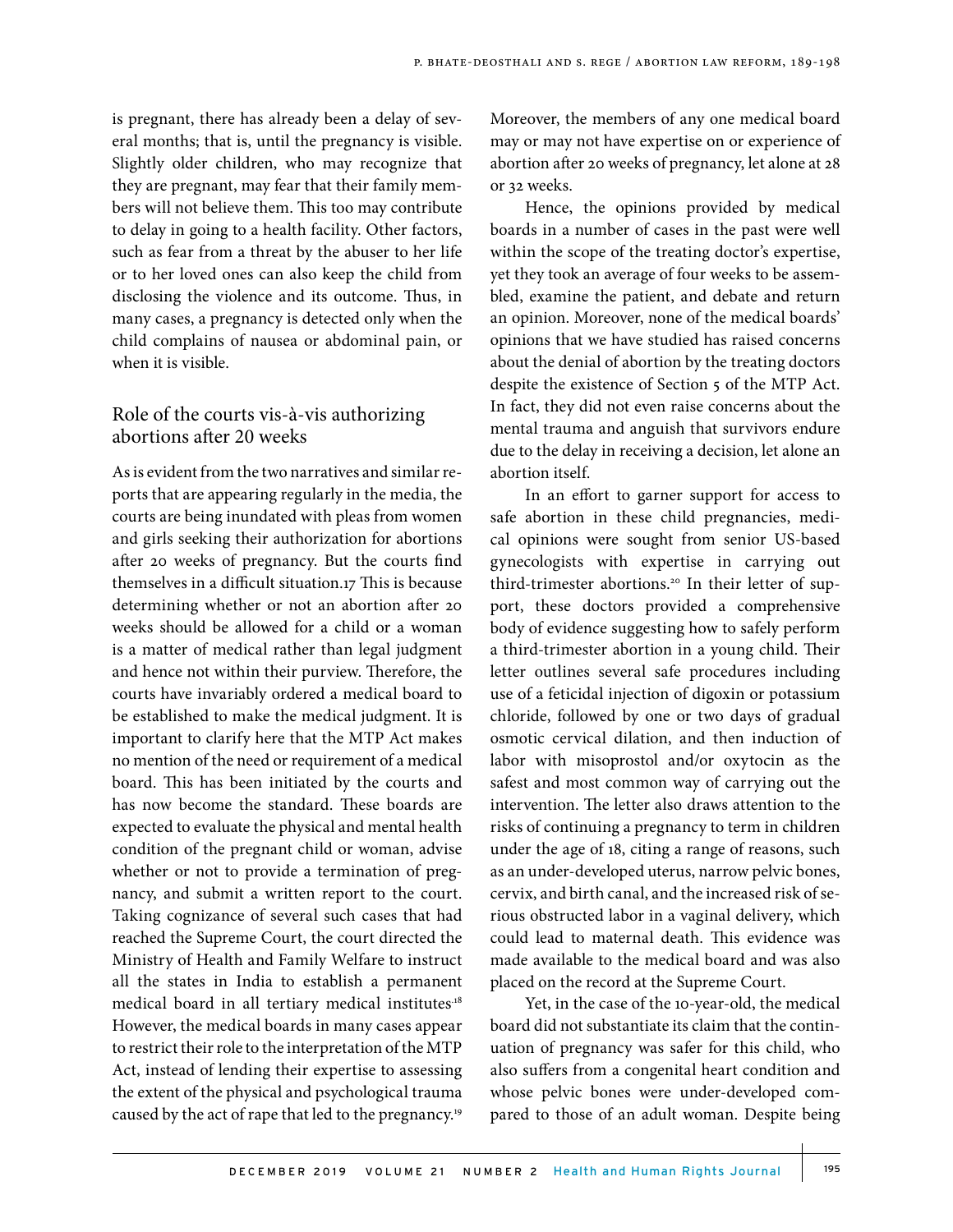doctors, they did not comment on the psychological impact of a pregnancy on the child in the aftermath of rape. It is therefore critical to stress that doctors appointed to these boards may have no expertise in provision of abortions beyond 20 weeks. Nor have we heard of any training for those who may serve on these boards, to acquaint them with safe abortion guidelines for late abortions and evidence of the negative impact rape has on the lives of survivors, which we can assume is worse in the case of a child.

Yet survivors of rape continue to be compelled to approach the Supreme Court or a High Court where the judiciary routinely refer the matter to a medical board. An analysis of 74 court cases where women or girls were seeking permission for termination of pregnancy is indicative of what is happening in India. These survivors all appealed to a court for a decision between June 1, 2016, and February 3, 2018. Of 74 rape survivors, 23 were denied an abortion based on the opinion of a medical board. What is even more disconcerting is that 13 of these 23 had reached the courts through a human rights lawyer, even when the pregnancy was less than 20 weeks. Of the 74, 39 were rape survivors (in all age groups); 18 of the 39 were denied an abortion.21 The court's decisions appeared to be based solely on the opinion of the medical boards. The medical reports and expert opinions submitted by the petitioners (that is, the women themselves) were not considered. In many cases, the women had seen the doctor before 20 weeks of pregnancy, yet there was no action taken against these doctors for delaying the abortion until it was refused.

#### Moving forward

India is a signatory to CEDAW, as well as to the International Covenant on Economic, Social and Cultural Rights (ICESCR), and is therefore obligated to fulfill its obligations under these instruments, including CEDAW's General Recommendation 35.

Our experience, as documented in this paper, shows that medical professionals' education and training needs to include understanding of the concept of reproductive rights and the agency of those who have been raped to know what is best for them, particularly in regard to ameliorating the consequences of rape and sexual abuse. Forced pregnancy and motherhood should be considered a form of cruel and degrading treatment, and rejected.

In India, the medical profession has failed to keep up with the scientific and medical evidence and practice of carrying out an abortion safely at gestational stages beyond 20 weeks. This has in turn limited Indian women's and girls' access to abortion services and led to a denial of those services. There is an urgent need to teach these procedures to clinicians in India, and to equip medical practitioners to keep up with international knowledge and standards as prescribed by WHO and other experts.

The reality on the ground shows that pregnancy due to rape is not being addressed in India as either a physical or psychological health concern. Doctors turn women and girls away on flimsy grounds, even if they come before the 20-week limit, and distance themselves from providing the required care if the pregnancy is beyond 20 weeks, advising the families to go to court. There is no doubt that the reported cases are just the tip of the iceberg. Many more pleas may not even reach the courts due to social and economic barriers, and women and girls may be compelled to continue unwanted pregnancies in silence. There is an urgent need to create awareness among health professionals and judges that the rape law makes it mandatory for doctors to provide abortion without any delay for rape survivors. At the same time, doctors need to recognize that marital rape is a form of violence under The Protection of Women from Domestic Violence Act 2005, and that they have a legal duty to provide immediate treatment. Further, the law should require abortion to be provided without delay or excuse in instances of marital rape, as with all other cases of rape. Simultaneously, the criminal law should be amended to include marital rape as a form of rape, so that women may seek criminal action against their perpetrators if they wish to do so.

CEDAW's General Recommendation 35 on gender-based violence recommends establishing state accountability in the case of failure of ser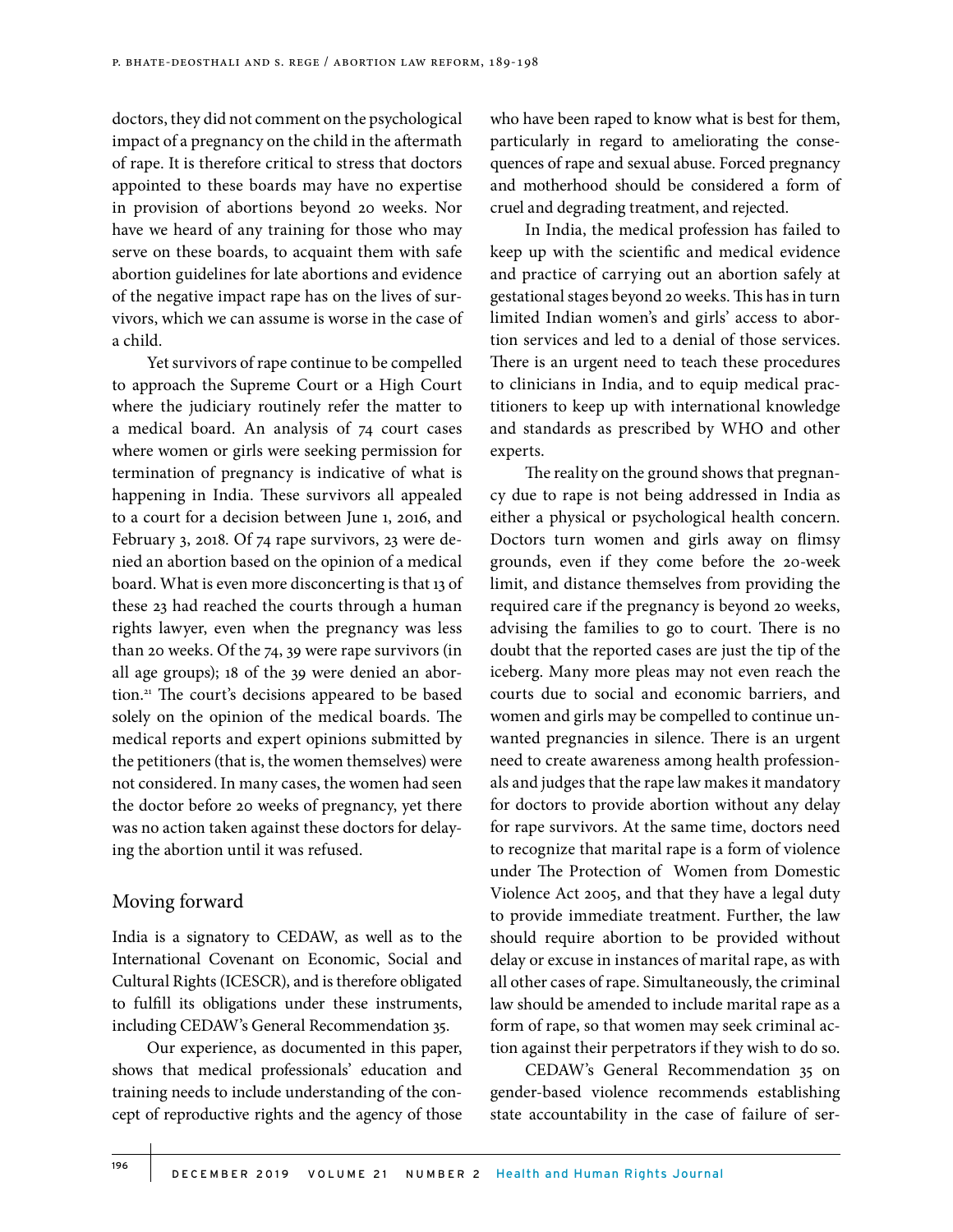vices to rape survivors. India has human rights responsibilities for women's health, and must be held accountable in the periodic reports that India is obliged to submit to the CEDAW committee. The issue of denial of abortion to rape survivors needs to be raised when India is due to make a periodic report to CEDAW, through shadow report for example, and during the Universal Periodic Reviews, as well in as reports to the UN Special Rapporteur on the right to health.

In addition to its international obligations, India's national obligation with regard to rape-related pregnancies is also clear. National guidelines issued to medical providers on provision of medico-legal care specifically state that abortion services are required for rape survivors. Failure to treat rape survivors in India is a punishable offense under Indian Penal Code 166, B. Punishment is accompanied by a fine and/or imprisonment up to one year. But since the passage of this law, not a single medical professional has been penalized when they have failed a patient. While immediate treatment does mention treatment of unwanted pregnancy, the doctors are still constrained by the MTP Act, which does not mention any penalty or punishment for denying an abortion to a woman or girl. There is only one Supreme Court judgment out of the many thousands that exist, in which the Bihar state government was asked to pay compensation to a woman who was not provided an abortion in time.<sup>22</sup> But the doctors went unpenalized.

Professional accountability of healthcare providers could be improved by developing guidelines and a checklist of good practice for gender-sensitive treatment for rape survivors. This could potentially reduce the barriers to reproductive health services, counseling, and abortion care for rape survivors. Such checklists and standards of practice have proven useful in reducing morbidity and mortality in surgery. Additionally, integrating a gender perspective in undergraduate medical education has proven effective in addressing provider prejudices and attitudes towards abortion and changing clinical practice.<sup>23</sup>

Lastly, the Federation of Obstetricians and Gynaecological Societies India (FOGSI) and the

Indian Medical Association urgently need to share current information about safe abortions beyond 20 weeks of pregnancy, and achieving safety in later abortions. They also need to sensitize doctors to the negative social consequences of having to continue an unwanted pregnancy following rape, especially in children, and to train clinicians in WHO-recommended methods for providing abortion care without delay. FOGSI needs to take cognizance of developments in the medical field internationally, and the legal mandate to issue ethical guidance on the treatment of rape survivors. We recommend that this be developed and adapted in line with FIGO guidelines and used widely in training.

#### Acknowledgments

We thank Chitra Joshi and Sanjida Arora for their support.

#### References

1. Ministry of Law and Justice, *Protection of Children from Sexual Offences (POCSO) Act, 2012* (India: 2012). Available at https://www.ncpcr.gov.in/showfile. php?lang=1&level=1&&sublinkid=1288&lid=1513; Ministry of Law and Justice, *The Criminal Law (Amendment) Act, 2013* (India: 2013). Available at https://www.mha.gov.in/sites/ default/files/CSdivTheCriminalLawAct\_14082018\_0.pdf; Ministry of Women and Child Development, The Protection of Women from Domestic Violence Act (PWDVA), 2005 (India: 2005). Available at https://wcd.nic.in/policies/ protection-women-domestic-violence-act-2005-english.

2. Ibid.

3. Ministry of Health and Family Welfare. *Guidelines & protocols: Medico-legal care for survivors/ victims of sexual violence*. (India: 2014). Available at https://www.mohfw.gov. in/sites/default/files/953522324.pdf.

4. S. Arora, P. B-Deosthali, and S. Rege, *Responding to domestic violence in pregnancy* (Mumbai/India: Centre for Enquiry into Health and Allied Themes, 2018). Available at http://www.cehat.org/uploads/files/Responding%20to%20 Domestic%20Violence%20in%20Pregnancy.pdf.

5. Centre for Enquiry into Health and Allied Themes, *Understanding dynamics of sexual violence: Study of case records* (Mumbai/India: Centre for Enquiry into Health and Allied Themes, 2018). Available at http://www.cehat.org/ uploads/files/Understanding%20Dynamics%20of%20Sexual%20Violence%20Study%20of%20Case%20Records.pdf.